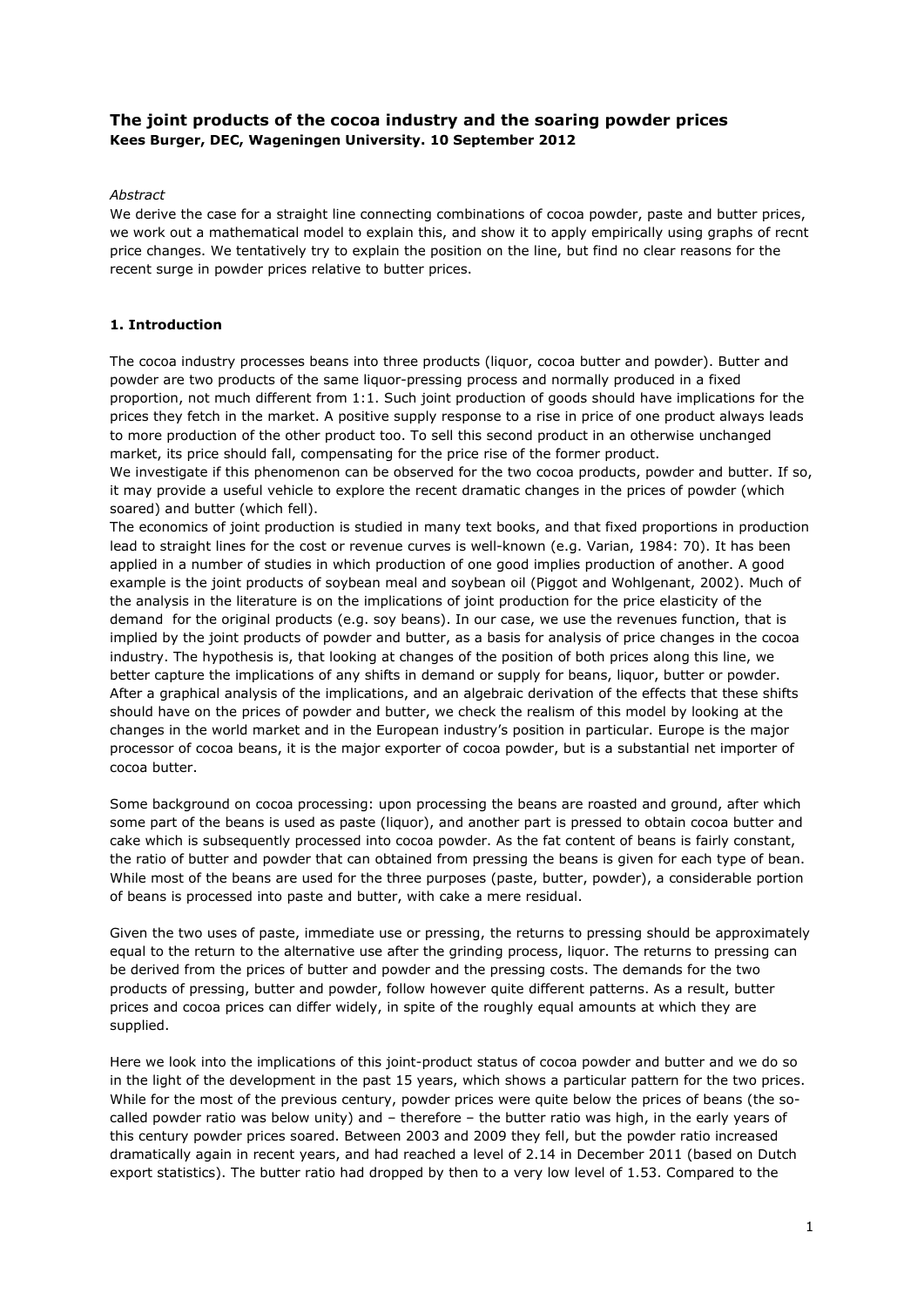average ratios for the 1990s, namely a powder ratio of 0.72 and a butter ratio of 2.47, these changes are remarkable.

# **2. Graphical approach**

Figure 1 presents a graphical analysis of how changes in demand for either powder or butter can affect the ratios of both.



**Figure 1 Equilibrium between powder, butter, liquor, before and after a shift of powder demand from P0-P0 to P1- P1, with average powder-butter demand curve moving from A0-A0 to A1-A1**

For a total quantity of  $Q_T$  that is ground, a part of  $Q_0$  is pressed, leaving  $Q_T - Q_0$  as supply of cocoa liquor. Demand curve for liquor, measured from right to left, is indicated by the line L-L. As both processes should yield the same return (as the same material is used for both), the intersection of the *average* price of butter and powder should be equal to the price of liquor. That is, after allowing for the costs of pressing, which we abstract from here.

Demand curve for cocoa powder (P0-P0) is positioned below that of butter (B-B), as was normally the case. Now suppose the demand for powder increases and the (light dotted) demand curve P0-P0 shifts up to the new level, indicated by the (bold blue) dotted line P1-P1, with the corresponding new average line A1-A1.

This shifts the supply of both cocoa powder and butter up to  $Q_1$ , with a corresponding increase in the price of cocoa liquor, a fall in the price of cocoa butter (from  $P_{b0}$  to  $P_{b1}$ ) and a strong rise in that of powder from  $P_{p0}$  to  $P_{p1}$ . As drawn, the ratio of butter to liquor falls and that of powder to liquor rises. An even further shift of the demand curve for powder could take the powder demand curve even above that of butter, generating powder ratios that are higher than butter ratios.

The figure also shows that a decrease in total supply of cocoa for grinding, which amounts to a shift leftward of the demand curve for liquor, leads normally to higher prices for butter and powder, and for liquor.

Similarly, a fall in demand for butter would lead to a shift downward of the (red striped/dotted) demand curve, possibly leading to powder ratios that are higher than butter ratios. Shifting the curve downward leads to lower liquor prices, lower butter prices, but higher powder prices.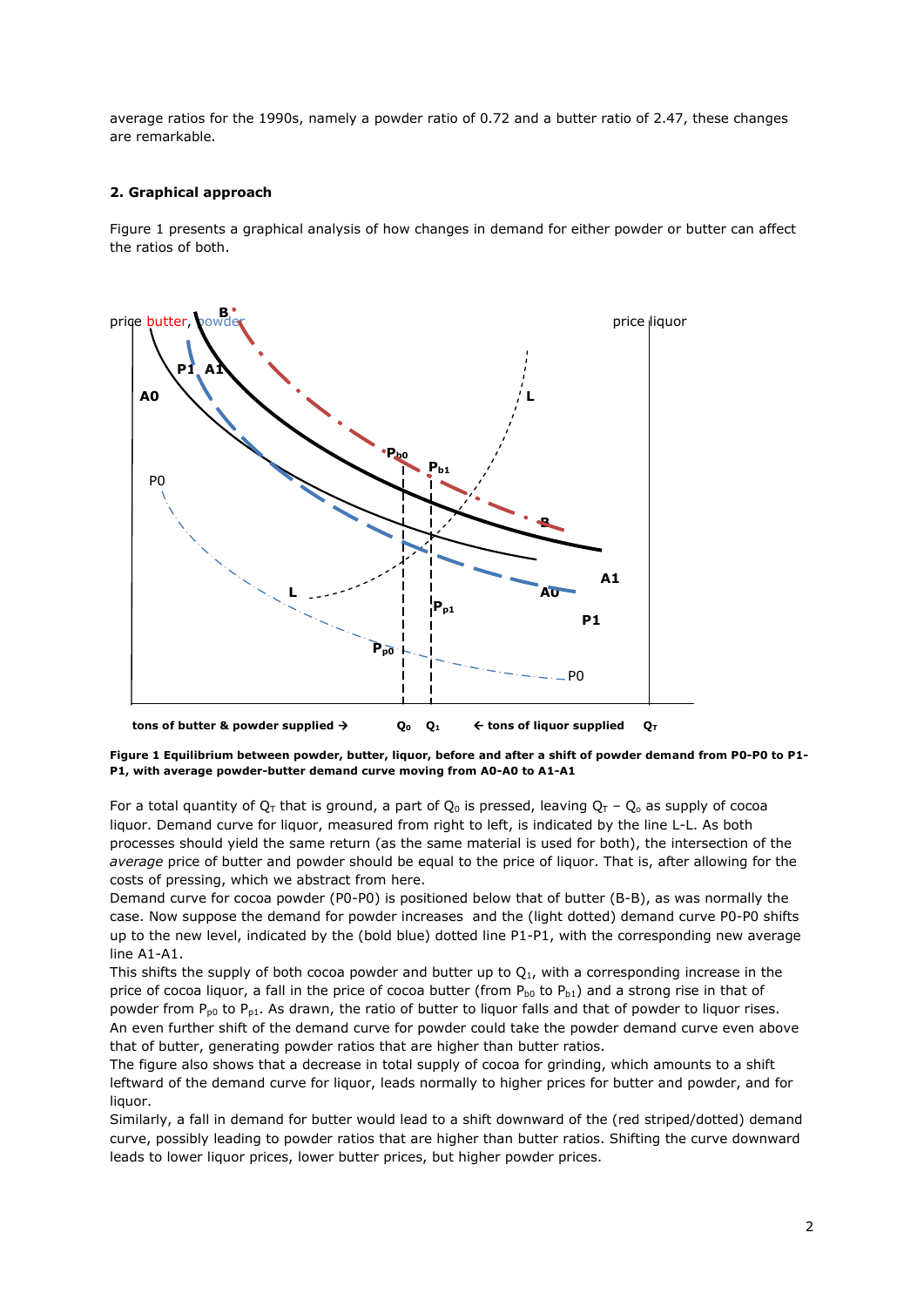In a diagram with butter prices on the X-axis and powder prices on the Y-axis, we would therefore expect to see a movement to the North-West (lower butter, but higher powder prices) in this case. Similarly, increasing demand for butter (at a given supply of beans) leads to a movement in this diagram to the South-East.

Increasing demand for powder also leads to similar changes (movement to the NW). An increase in total supply (or a decrease in demand for liquor) typically leads to lower powder and butter prices: a movement to the SW.

Demand for liquor typically depends on chocolate demand, but so (to a large extent) does the demand for butter. Hence *ceteris paribus* an increase in chocolate production entails a shift in the red demand curve for butter plus a shift in the same direction of the demand for liquor. This leads to higher prices for liquor and butter, *and* higher prices for powder, as shown by the intersection of the demand curves at the new equilibrium volumes  $Q_1$  in Figure 2.



 **tons of butter & powder supplied**  $\rightarrow$  **0<sub>1</sub>0<sub>0</sub>**  $\rightarrow$  **6**  $\rightarrow$  **100 figuor supplied 0<sub>T</sub>** 

**Figure 2 A rightward shift of butter demand, combined with a leftward shift of liquor demand, leads to a new intersection of the (black, dotted) lines for liquor and for average powder-butter demand, that generates higher prices for all three products.**

## **3. Algebraic model**

We can work out these relationships algebraically, following Henk Kox (2000), by distinguishing demand for butter  $D_b = b_0 - b_1P_b$ , demand for cocoa powder  $D_c = c_0 - c_1P_c$  and demand for liquor  $D_k = k_0 - k_1P_k$ . At a given quantity of cocoa Q, supply of cocoa liquor for pressing is what is left after demand for liquor is met:  $Q - k_0 - k_1 P_k$ . This quantity is split into (let's say) two equal quantities of powder and butter. Demand must equal supply, so we have

for butter:  $1/2[Q-(k_0-k_1P_k)] = b_0-b_1P_b$ , for powder:  $\frac{1}{2}[Q-(k_0-k_1P_k)] = C_0-C_1P_c$ 

The system is completed by the equality of returns to pressing and selling the liquor:

arbitrage:  $V_2 (P_b + P_c) = P_k + x$ ,

where x is the cost of processing liquor into powder and butter.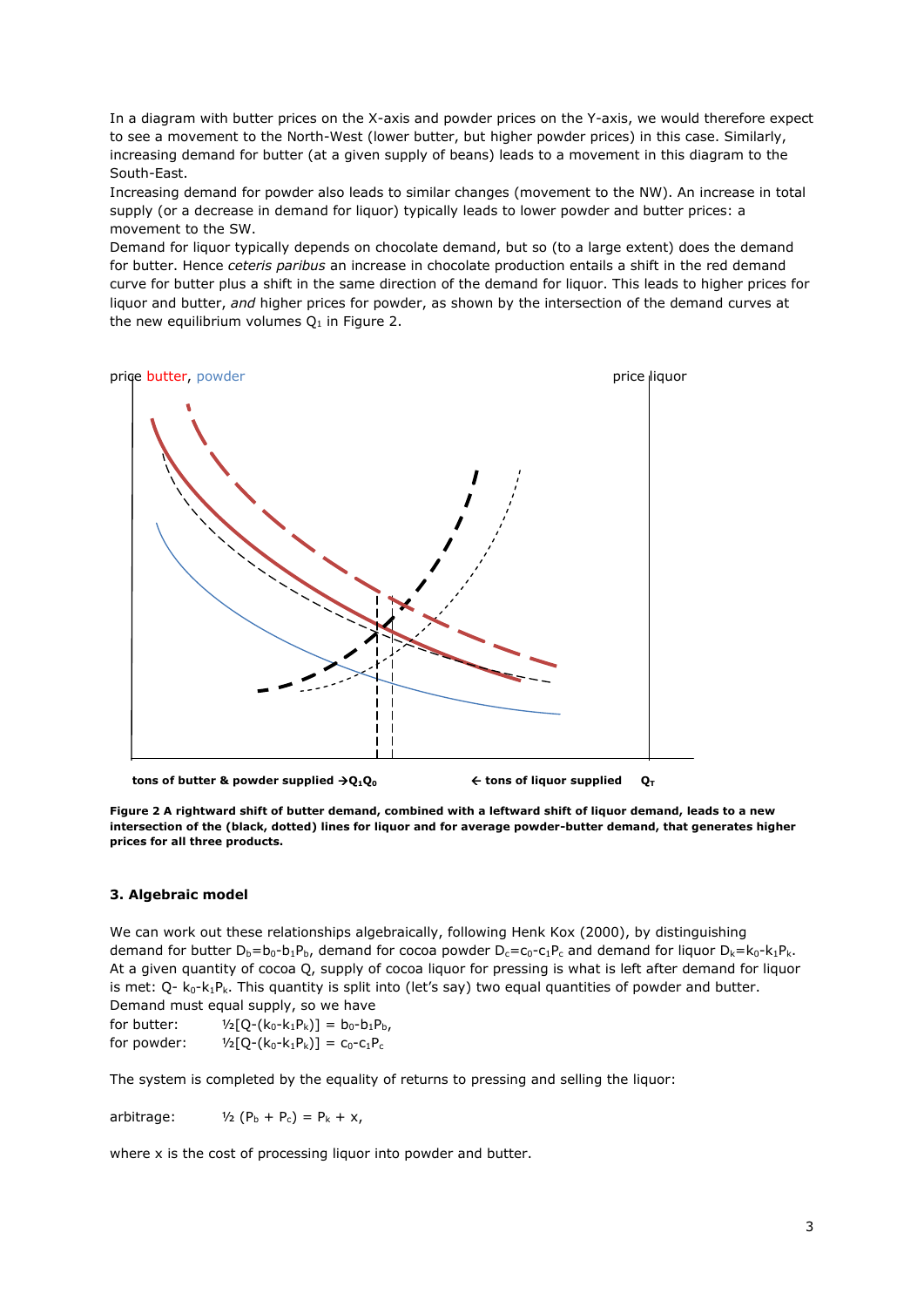Note that this arbitrage relationship by itself already implies that the powder margin and the butter margin stand in a fixed relation to each other: the formula implies namely that

 $(P_c - P_k) = -(P_b - P_k) + 2x,$ 

Powder margin

so that – in a diagram of the two margins – they would form a straight 45<sup>o</sup> line.

Butter margin The whole system can be solved for the three prices, yielding these expressions:

 $P_k = [2b_1c_0+2b_0c_1-(Q-k_0)(b_1+c_1)-4b_1c_1x]/N$  $P_c = [2c_0-(Q-k_0)-k_1P_k]/(2c_1)$  $P_b = [2b_0-(Q-k_0)-k_1P_k]/(2b_1)$ 

where

 $N = 4b_1c_1+k_1(b_1+c_1)$ 

Using these expressions we can table, how each of the prices would change in response to a shift of the demand curves, and of supply of cocoa:

| Table 1. Effects of demand shifts on butter, powder and liquor prices |                           |                           |                           |  |  |  |  |
|-----------------------------------------------------------------------|---------------------------|---------------------------|---------------------------|--|--|--|--|
| Shift                                                                 | Effect on $P_b$ (times N) | Effect on $P_c$ (times N) | Effect on $P_k$ (times N) |  |  |  |  |
| $\Delta c_0 = 1$                                                      | -k <sub>1</sub>           | $4b_1+k_1$                | 2b1                       |  |  |  |  |
| $\Delta b_0 = 1$                                                      | $4c_1+k_1$                | $-k_1$                    | 2c <sub>1</sub>           |  |  |  |  |
| $\Delta k_0 = -1$ or $\Delta Q = 1$                                   | $-2c1$                    | $-2b1$                    | $-(b_1+c_1)$              |  |  |  |  |
| $\Delta x = 1$                                                        | $2c_1k_1$                 | $2b_1k_1$                 | $-4b_1c_1$                |  |  |  |  |
| $\Delta b_0 = 1$ & $\Delta k_0 = 1$                                   | $6c_1 + k_1$              | $2b_1 - k_1$              | $3c_1 + b_1$              |  |  |  |  |

For example, a shift of the demand for cocoa powder by 1  $(\Delta c_0=1)$  leads to an increase in powder prices by  $(4b_1+k_1)/N$ , and a decrease in butter prices by  $k_1/N$ , while the liquor price increases by the average of these two changes,  $2b_1/N$ .

If total supply of cocoa increases, all prices go down, but note that the butter margin ( $p_b-p_k$ ) changes by  $b_1-c_1$  and the corresponding powder margin by its reverse,  $-b_1+c_1$ ; if processing costs increase ( $\Delta x=1$ ), butter and powder become more expensive while liquor prices fall.

The last row shows the effect of a simultaneous shift in demand for liquor and butter, as would result from an increase in demand for chocolate. This pushes up prices of these two cocoa products, as well as prices of cocoa powder, depending on whether  $2b_1$  exceeds  $k_1$ , i.e. if butter demand is twice as sensitive to prices as liquor demand.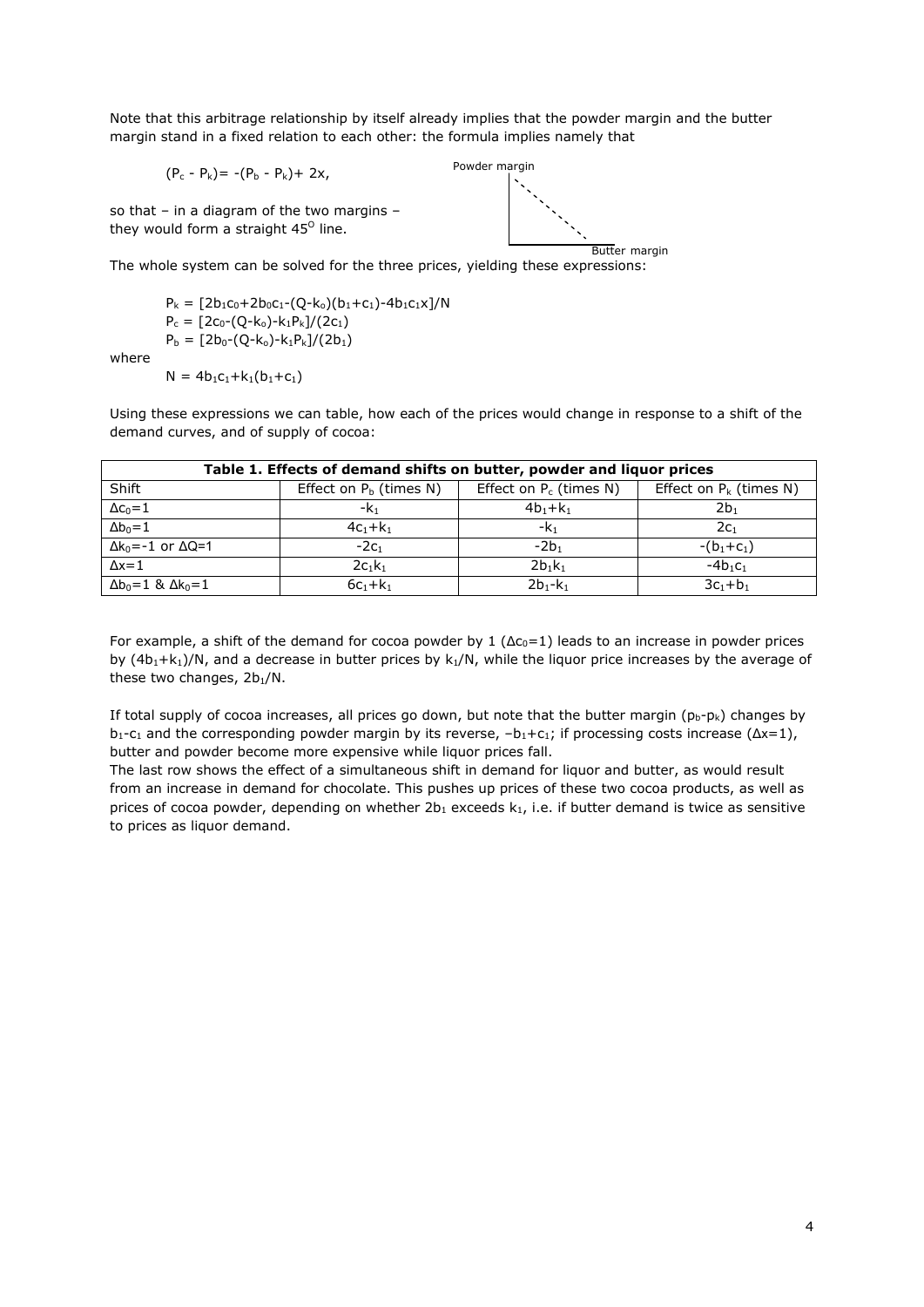## **4. Empirics**

Armed with these theoretical insights we now look at the changes in butter and powder prices in recent years. Figure 3 shows the changes in monthly export prices of cocoa butter and cocoa powder from and import prices of cocoa beans into the Netherlands.



**Figure 3 Prices of beans, butter and powder (Netherlands' trade data, Eurostat) €/ton**

In these 13 years, prices of beans reached historical lows in 2000, then rose to €2/kg in 2003, entered into a slump period until 2008, after which bean prices rose again to unprecedented high levels, and started to dwindle after Mid 2010. Butter and powder prices show strong movements in this period, with contrary changes for these two in the period until 2001, around 2005, and very strongly after mid 2010. In a diagram of butter against powder prices, this looks as in Figure 4, where we set butter prices against powder prices, both diminished by the price of beans in the same month in order to make the prices comparable over time.

The colours, lay-out and lines reflect periods in which the powder prices rose or fell relative to beans. We distinguish:

- up1 the first period of rising relative powder prices until Feb 2001
- down1 the period until July 2002
- up2 the period until December 2003
- down2 the long period until February 2009
- up3 the period since then

The angles of the lines show a similarity: three lines show the contrary movements of powder and butter: up1, down2 and up3, with angles as represented by the coefficients of a simple regression of the Y against X: -0.67, -0.52 and -1.16. The other two lines reflect movements of powder and butter prices in parallel: down1, followed by up2 with coefficients of 0.37 and 0.84.

The earlier analysis suggests what explains these movements: The angles for the negative relationships should be -1. For we take the change in powder price minus the change in bean price (which represents - assumedly - the change in liquor price): hence, if we look at a change in  $c_0$ , the numerator has  $2b_1+k_1$ and in the denominator  $-k_1-2b_1$ .

The positive relationships may seem to result from larger supply of beans or lower demand for liquor (these lead to both lower powder and lower butter prices), but in this graph we look at the difference between product prices and bean prices. For lower supply of cocoa beans, the numerator would change by  $c_1-b_1$  and the denominator by  $b_1-c_1$ , so that (again) a negative relationship would result. The alternative explanation is a change in x, the processing costs: in this case the powder margin changes by  $2b_1(k_1+c_1)$  and the butter margin (the denominator) by  $2c_1(k_1+b_1)$ , which results in a positive slope for the relationship between the two margins..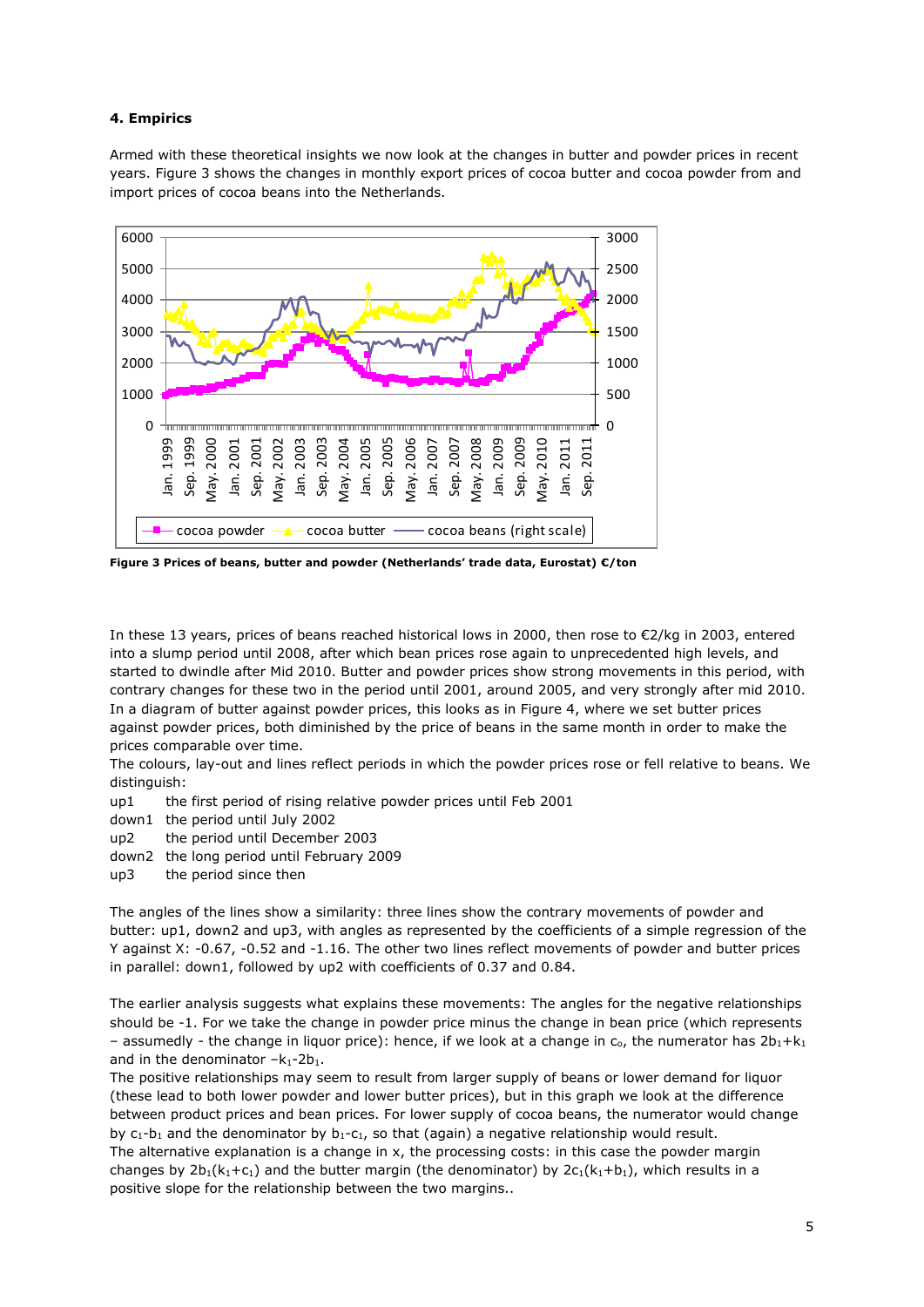The movements along these two directions (negative and positive) are now investigated. The movement along a positive slope first went in the direction of the origin and then back again. Basically, an increase in x increases both product prices, while reducing bean (or liquor) prices, thus increasing the margins: this suggests a change to the North-East. A fall in processing margins reduces both margins, bringing the points in the powder-butter diagram closer to the origin. Then, down1 followed by up2 should correspond to a fall in processing costs followed by an increase. The fall should have been in the period until July 2002 and the rise afterwards until December 2003. This is indeed what the price difference between products and beans shows. But why would the industry not have been able to compensate for the rising beans prices in the initial period between Feb 2001 and July 2002?



**Figure 4 Dutch powder margins against Butter margins in Euro/ton, monthly prices, 1999-2011**

The more important movement is along the line in a NW-SE direction. This is not just a phenomenon of the recent decade. The figure below is similar to Burger & Smit (2003) and shows the movements of the margins between 1980 and 2009. The prices used here are in SDR terms. In 2002 one SDR was equal to €1.42; in 2012, one SDR equals €0.85. Two differences with the above Figure stand out: One is that the slope of the line in the Dutch case is steeper: at world market prices, a decrease in butter margin of 100 units coincides with an increase in powder margin of around 50. In recent years and Dutch data, such a decrease comes along with an increase in powder margin of almost the same size. One (unlikely) explanation is that in the Netherlands less powder is made from beans than globally. If 100 tons of beans would lead to, say, 33 tons of butter and 67 tons of powder, profitability would be kept constant if a decrease in butter price by 100 would be met by an increase in powder price by 50. A more likely cause can be that the (gross!) powder margin might have been associated with lower costs than in the Dutch case.

The most likely explanation for the lower slope at world market prices is however based on different technologies: let, in addition to the technology in which an equal division between butter and powder is made, another technology be used (such as by an expeller) leading to relatively little powder being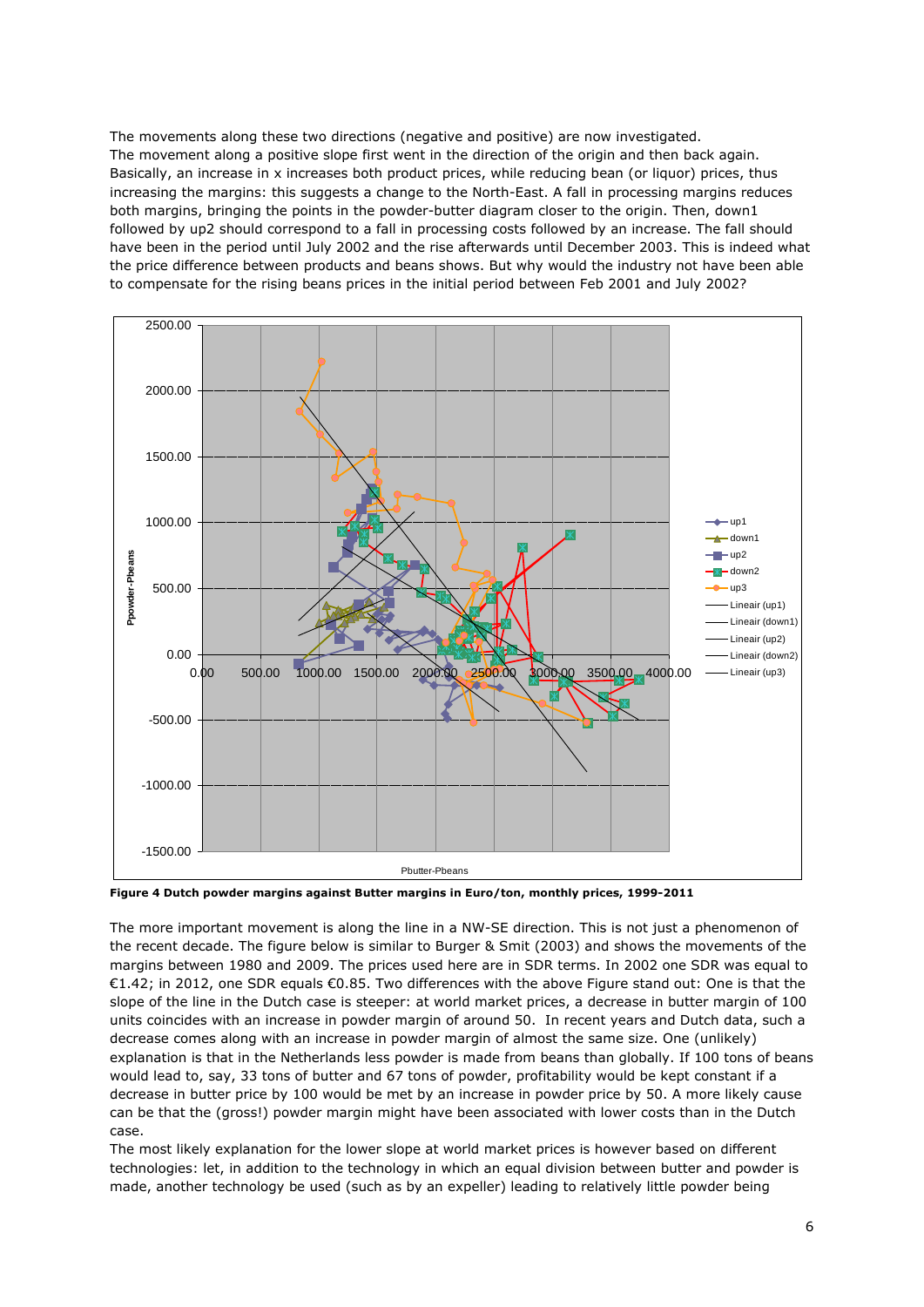marketed, and let this supply of butter be more sensitive to the butter margin, then we would see that lower butter margins lead to a stronger reduction in butter supply than in that of powder, thus inducing only a small rise in powder prices.

In addition to the difference in slope of the line, the Dutch data reflect an upward shift of the line: powder margins were globally normally negative with powder selling at prices below those of beans. The Dutch line now represents a locus where powder margins are generally positive, while butter margins remained around 2000 (SDR or euro). This movement reflects a change in the processing costs (or profits). Whereas 20 years ago 50 tons of butter and powder generated 1500 SDR as gross butter margin and -400 as gross powder margin resulting in 1100 SDR (or 1550 euro using the 2002 exchange rate) as gross margin overall, the same quantities in the centre of gravity of the above cloud would generate 2000 euro butter margin plus 500 euro powder margin for a total of 2500 euro.



**Figure 5 Powder against butter margins in SDR, 1980 – 2009, and March 2012 (ICCO)**

Thus, margins for Dutch exports are higher, but in a particular way: not by larger butter margins, but only by larger powder margins.

The position on the line is what interests us. This position is captured by the projection of any point in the graph onto the 45 degree line. Of any point A in the powder-margin x butter-margin graph we can make its projection on the  $45^\circ$  line, yielding point B.

We can then calculate the distance from B to the point of intersection of the line with the horizontal axis, point C. Straightforward arithmetic

leads to the following relationship for this distance, where point A is given by the co-ordinates  $(p_b-p_k, p_c-p_k)$ .

distance from point  $C = C-p_b+p_c$ 



Hence, in this relationship the price of paste no longer plays a role. Point C would typically be equal to twice the processing costs X.

As point C is more or less fixed, to explain a position along the 45 $^{\circ}$  line we should take  $p_c$ - $p_b$  as the dependent variable.

Given the formulas above we can derive how this difference is influenced by changes in the shifters of the demand functions (b0, c0, k0, and the supply conditions Q). We can derive the following expressions: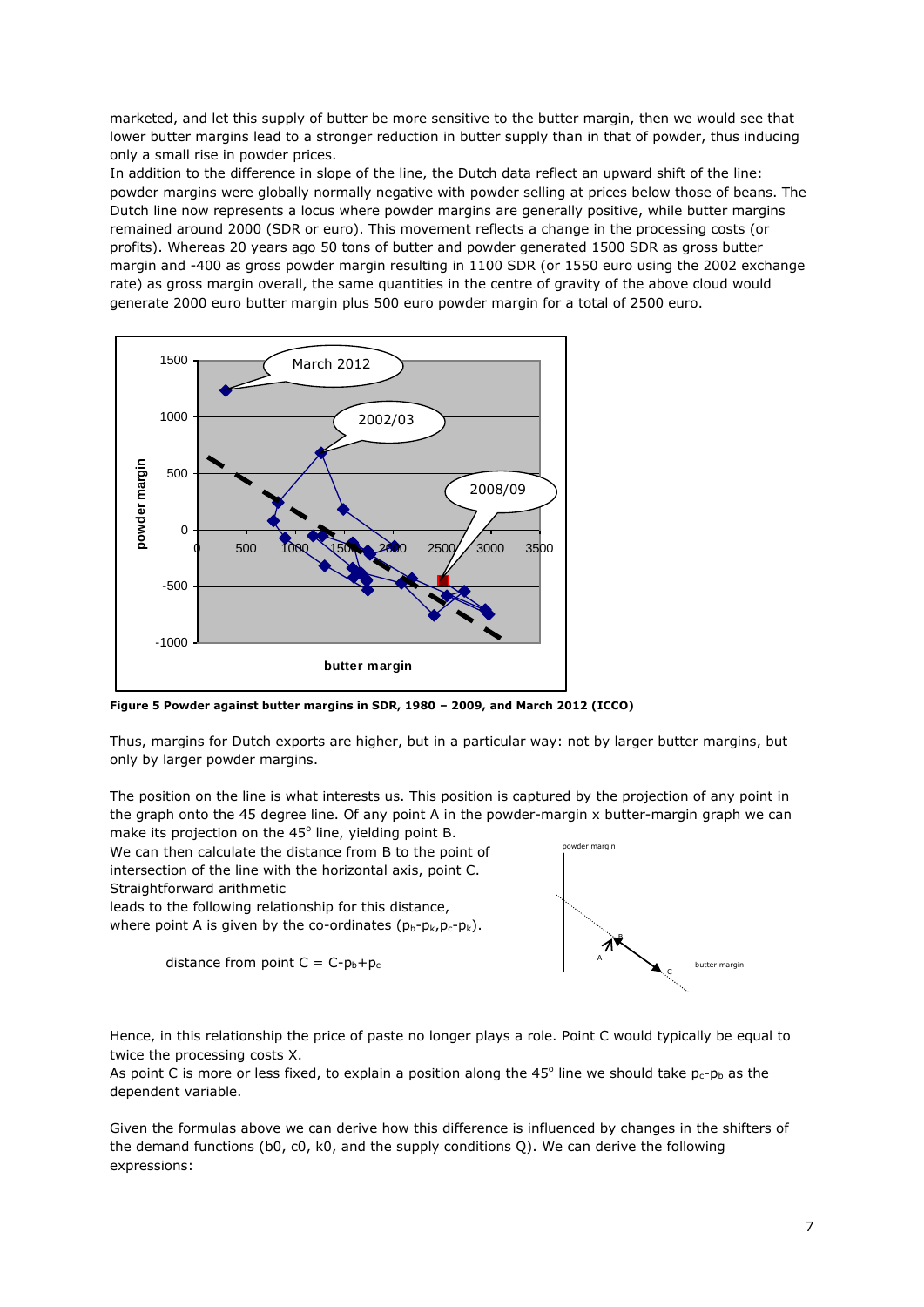| Table 2. Effects of demand shifts on $P_c-P_b$ . |                               |  |  |  |
|--------------------------------------------------|-------------------------------|--|--|--|
| Shift                                            | Effect on $P_c-P_b$ (times N) |  |  |  |
| $\Delta c_0 = 1$                                 | 4b.                           |  |  |  |
| $\Delta b_0 = 1$                                 | $-4c1$                        |  |  |  |
| $\Delta k_0 = -1$ or $\Delta Q = 1$              | $-2(b_1-c_1)$                 |  |  |  |

Let powder demand be influenced by income with a coefficient of  $c<sub>2</sub>$  and let butter demand be influenced with a coefficient of b<sub>2</sub>, both typically positive. The effect of a unit change in income on the demand shifters of powder and butter (so on  $\Delta c_0$  and  $\Delta b_0$ ) would then be  $c_2$  and  $b_2$ , so that P<sub>c</sub>-P<sub>b</sub> would change by  $4b_1c_2-4c_1b_2$ . This sign of this effect is unclear. If butter is more sensitive to its own price than powder (so,  $b_1>c_1$ ), and powder more sensitive to income than butter (so  $b_2 < c_2$ ), then the effect of an income change is clearly positive. Under these conditions, the effect of a supply change on the distance would be negative: the higher the supply, the more the position on the line would shift to the South-East.

A complicating factor is that, while for Dutch exports the line seems to follow the 45° line, this is not the case for world prices and world margins, as Figure 5 shows. The slope of the line is less steep. It is approximately -½. We elaborated on the possible reasons for this above.

In this case, the distance to a certain point on the horizontal axis is proportional to C -  $p_b + \frac{1}{2} (p_c + p_k)$ . We shall employ both dependent variables in the subsequent analysis.



Figure 6 shows a graph of  $P_c-P_b$  over time, in this case in US\$/ton.

**Figure 6 Difference between powder and butter prices, 1980/81 – 2011/12, US\$/ton; source ICCO**

An expression for  $\frac{1}{2}$  (p<sub>c</sub>+p<sub>k</sub>) - p<sub>b</sub> looks almost the same, apart from its final value for 2011/12 which would be -1100.

### **5. Explaining movements along the line**

Taking  $P_c-P_b$  as the dependent variable (converted into real values, using advanced economies' GDPdeflator, source IMF) and relating it to real world GDP (IMF), and supply indicators, such as this year's production and last year's ending stocks (source ICCO), leads to :

| Table 3. Regression results for $P_c-P_b$ |             |          |         |  |  |  |
|-------------------------------------------|-------------|----------|---------|--|--|--|
| Dependent var=Pc-Pb                       | Coefficient | Standard | T-value |  |  |  |
| in real terms                             |             | Error    |         |  |  |  |
| Intercept                                 | $-11493$    | 1456.47  | $-7.9$  |  |  |  |
| Real world GDP                            | $-0.207$    | 0.061    | $-3.4$  |  |  |  |
| Cocoa Supply                              | 4.181       | 0.870    | 4.8     |  |  |  |
| Stock/Grindings ratio(t-1)                | 63.983      | 21.313   | 3.0     |  |  |  |

 $R^2$ =0.61; N=29 (1981/82-2008/09)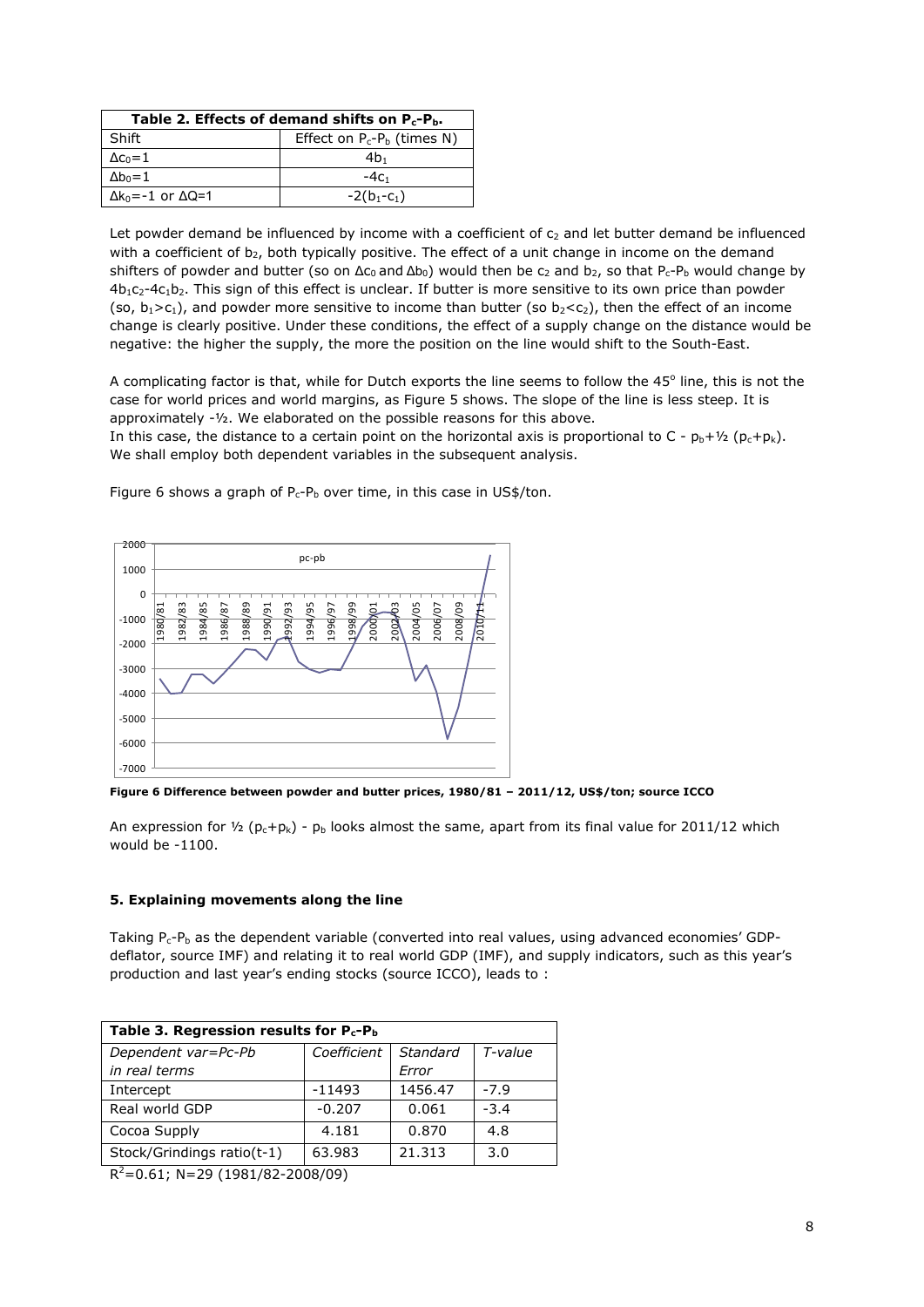Using this regression outcome, and predicting the values for 2009-2011 yields unsatisfactory results in that the actual values are missed by \$1400 and more. Figure 7 shows the results.



**Figure 7: Regression results for real Pc-Pb**

The estimated coefficients suggest a positive impact of supply conditions on a change toward higher powder prices, and a negative influence of income variables. The positive effect of supply suggests that  $b_1$ <c<sub>1</sub> (butter less sensitive to price than powder); if this is indeed the case, then c<sub>2</sub> must be greater than  $b<sub>2</sub>$  to enable the income effect to be positive. Powder demand would then be much more sensitive to income changes than butter demand.

We can compare this with Kox's estimates for the years 1975-1996. He finds a price elasticity for powder (for the USA) equal to -0.30 and an income elasticity of +0.42. Results for other countries were not very different. Elasticities for butter demand are not reported by him, but some insights can be gained from estimates by Burger and Smit (2000a) who estimate that US chocolate demand responds to GDP changes with an elasticity of 0.51, and that US (total implied) cocoa demand responds to chocolate demand changes with an elasticity of 0.9 (Burger and Smit, 2000b). This suggests that total cocoa demand has an income elasticity of 0.45, and that, therefore, butter demand elasticity should not differ much from the powder demand elasticity. For major EU countries, they find lower income elasticities for chocolate demand (0.14 for France, 0.19 for Germany, 0.18 for the UK), and also lower elasticities for cocoa demand in relation to chocolate demand (0.6 for France, 0.35 for Germany and 0.19 for the UK). This suggests that total cocoa demand is little responsive to income change, yet Henk Kox reports sizeable income elasticities for cocoa powder in these countries (0.53, 0.28 and 0.44 respectively). From this, one may conclude that demand for butter plus liquor is less sensitive to income than demand for powder. Although not certain, this may then also hold for the income elasticity of butter demand itself.

As to price effects, Burger and Smit report price elasticities of (total implied) cocoa demand in France, Germany and the UK, conditional on chocolate demand, equal to -0.24, -0.25, -0.10. Chocolate demand itself is responsive to prices to the same extent, approximately. Kox gives price elasticities of powder demand equal to -0.20, -0.03 and -0.27 for the three countries, respectively. If anything can be derived from this, it might be that butter demand elasticities are in the same order of size. As butter prices are normally much higher than powder prices, a similar elasticity implies a much smaller coefficient in a linear equation of butter demand. This could confirm that  $b_1 < c_1$  in our model.

#### *Focus on the EU*

In the simple approach taken above, we looked at global effects of GDP and supply on the prices of cocoa powder and butter. This approach fails to take into account that the production of powder and butter is regionally differentiated. Europe, and the Netherlands in particular, is a main exporter of cocoa powder, while cocoa butter is produced and exported in many cocoa producing countries. The joint production of butter and powder is also more relevant for the EU, than for many other countries, that produce cocoa butter but have only low value cocoa cake as by-product.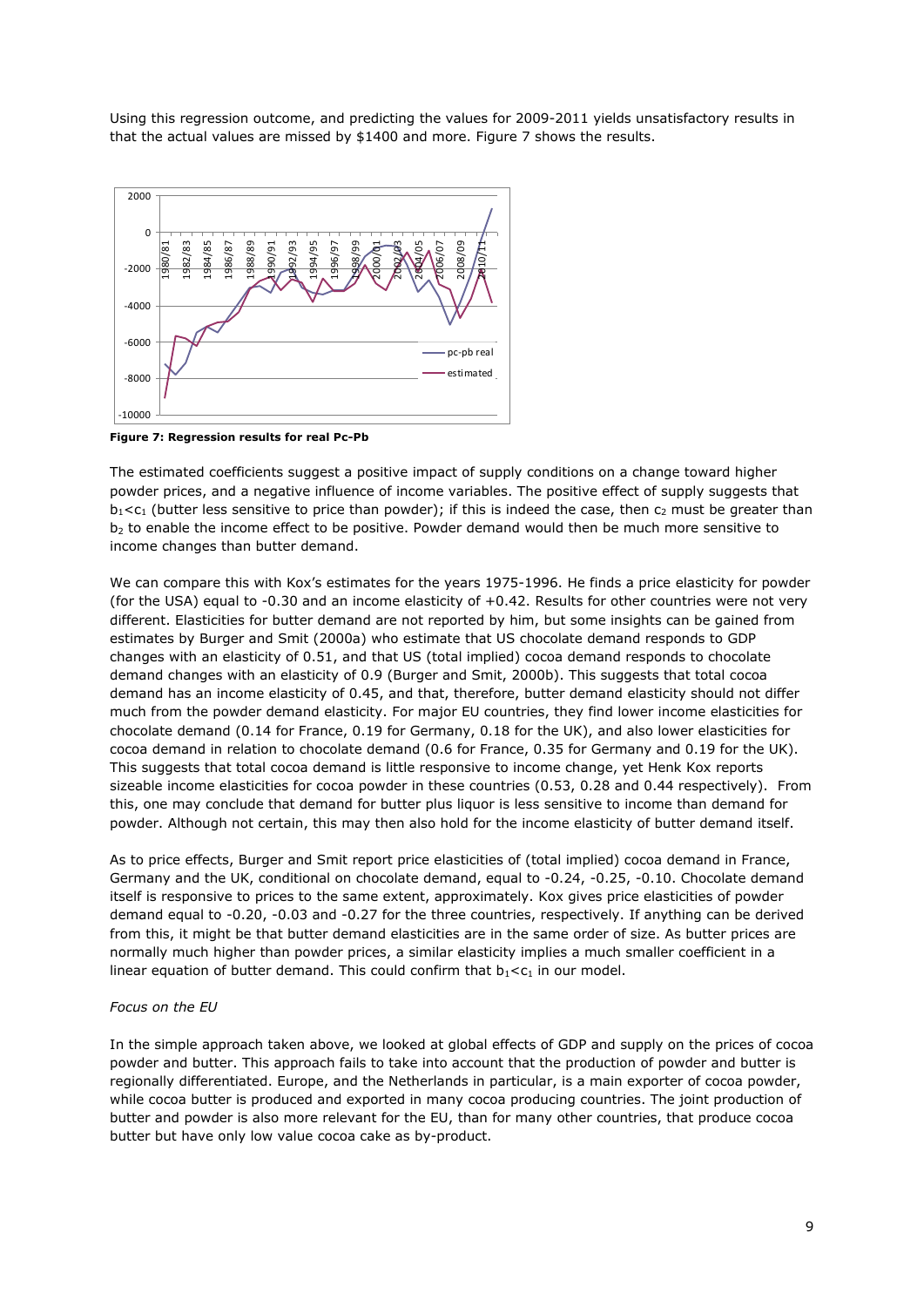The powder price that we try to explain is typically a price pertaining to the European export product. This implies that production conditions in the EU, and the export demand facing the EU could play a role in explaining changes in the powder-butter price gap.

As a theoretical exercise, consider a drop in EU cocoa processing leading to less powder, liquor and butter being supplied. Whereas the quantitative reduction in butter supply equals the reduction in powder supply, the relative effect on the powder market will be larger than the effect on the cocoa butter market.

Table 4 shows the production and trade of the EU-27 in 2011.

| Table 4. Trade and production of cocoa and products EU, 2011 |         |            |         |             |  |  |
|--------------------------------------------------------------|---------|------------|---------|-------------|--|--|
|                                                              | Imports | Production | Exports | Intra trade |  |  |
| <b>Beans</b>                                                 | 1563    |            |         | 311         |  |  |
| Grindings (source                                            |         | 1438       |         |             |  |  |
| ECA)                                                         |         |            |         |             |  |  |
| Paste (liquor)                                               | 253     | 376        | 91      | 215         |  |  |
| Powder                                                       | 50      | 600*       | 184     | 218         |  |  |
| <b>Butter</b>                                                | 175     | 472        | 64      | 285         |  |  |

\*estimated; Eurostat data; in 1000 tons; imports and exports are extra-EU-27; Intra-trade is the average of total exports and imports within EU-27

Changes in grindings in the EU would affect the export market for powder, and to a lesser extent, the import markets for beans, liquor and butter. Total world imports for each of the cocoa products are in the order of 640 thousand tons, including the intra-trade within the EU. Similarly, changes in demand for specifically the EU cocoa products would have effects that work out differently for powder than for butter or liquor. Given its importance in the world market, reduced grindings in the EU would affect world supply of cocoa powder and world demand of paste and butter. It would typically push up powder prices, and lower prices of butter and paste. Hence it is a possible candidate for explaining the rise in powder prices relative to butter.

Grindings in the EU and the world are shown in Table 5

| Table 5. Cocoa grindings in Western Europe, world and apparent in EU-27 |      |      |      |      |      |      |      |      |      |
|-------------------------------------------------------------------------|------|------|------|------|------|------|------|------|------|
|                                                                         | 2003 | 2004 | 2005 | 2006 | 2007 | 2008 | 2009 | 2010 | 2011 |
| grindings ECA                                                           | 1129 | 1153 | 1220 | 1301 | 1362 | 1381 | 1303 | 1343 | 1438 |
| grindings world                                                         | 3078 | 3238 | 3363 | 3522 | 3675 | 3775 | 3531 | 3731 | 3923 |
| ECA in % of world                                                       | 37   | 36   | 36   | 37   | 37   | 37   | 37   | 36   | 37   |
| cocoa products EU-27                                                    | 976  | 1001 | 933  | 1017 | 1233 | 1434 | 1307 | 1230 | 1449 |
| Grindings EU-27                                                         | 1195 | 1227 | 1255 | 1328 | 1390 | 1409 | 1318 | 1379 | 1478 |

European Cocoa Association (ECA) grindings actually cover EU-15 plus Switzerland. Their share of the world hardly changed in these years. Production in 2009 was clearly less than in surrounding years. This is also borne out by production data for the EU-27: these data are not quite reliable where powder production is concerned. But production of paste, powder plus butter show an increase in 2007 and 2008 followed by a decline in 2009 and 2010 and a strong, but only estimated increase in 2011. While powder production data are only estimated, production of paste and butter showed very little change from 2010 to 2011.

The effect of EU and its trade is reinforced by increased exports from the EU-27 to neighbouring countries, in particular to Ukraine and Russia. Exports of paste, butter and powder to these two countries increased enormously as shown in Figure 8.